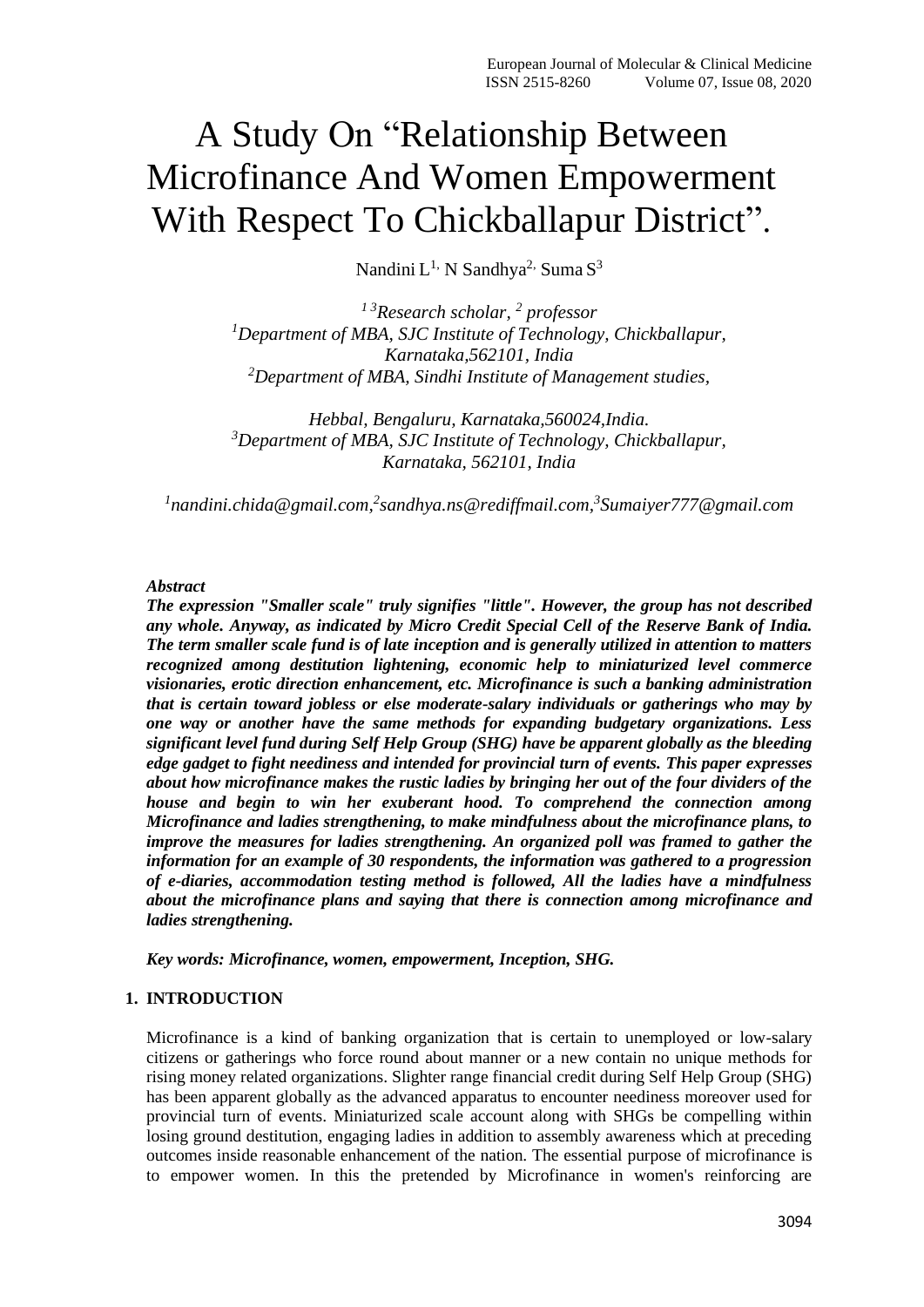considered into three estimations specifically psychological, community and productive. Microfinance is the course of action of cash related organizations to low compensation, underprivileged and astoundingly helpless freely utilized people (otero.1999). Microfinance is a basic instrument to enable ladies from helpless family. Along these lines, especially ladies can get advantage from microfinance foundations the same number of microfinance organizations target just ladies, to enable them. Here in this paper a little exertion has been made on the strengthening of ladies through the apparatus Micro-account.

Smaller scope account establishments aim ladies among the unequivocal goal of connecting with them. Reinforcing of women as portrayed is the strategy by which the people who have been denied the ability to choose essential life choices acquire such limit. In authentic effect these littler scope monies intervene and give resources which join access to and future cases to both material and social resources.

Effective women attach to nationwide compensation of the kingdom and continue awake a sensible livelihood of the families in addition to networks, all the way through the globe. As they appearance various socio-social mindset, genuine obstacles, nonappearance of preparing and being difficulties. By and large, women have been limited. They are now and again fiscally free and normally they are progressively powerless populace. About 70% of world's poor are women. Be that as it may, they have no passageway to credit and other cash related organizations. Consequently, microfinance consistently target women.

## **Impact of microfinance on rural women empowerment can be done with the help of SHG's:**

NABARD (2005) clarifies that the Self-Help Group is a gathering among "an average size of about 15 people from a homogenous class. They come together for addressing their common problems. They are encouraged to make voluntary thrift on a regular basis. They use this pooled resource to make small interest-bearing loans to their members. The process helps them imbibe the essentials of financial intermediation including prioritization of needs, setting terms and conditions and accounts keeping. This gradually builds financial discipline in all of them. They also learn to handle resources of a size that is much beyond the individual capacities of any of them. The SHG members begin to appreciate that resources are limited and have a cost. Once the groups show this mature financial behavior, banks are encouraged to make loans to the SHG in certain multiples of the accumulated savings of the SHG. The bank loans are given without any collateral and at market interest rates. The groups continue to decide the terms of loans to their own members. Since the groups' own accumulated savings are part and parcel of the aggregate loans made by the groups to their members, peer pressure ensures timely repayments."

A continuous World Bank report attests that societal requests that isolate dependent on sexual direction reimburse the cost of progressively significant desperation, all the more moderate money related turn of events, increasingly delicate organization, and a poorer desire for ordinary solaces for all people. At a full-scale stage, it is in light of the fact that seventy percent of the world's poor are women. Women have a higher joblessness rate than men in every way that really matters every country and make up the vast majority of the easygoing territory of most economies. They build up most of the people who need microfinance organizations. Giving women right to use to microcredit credits in this way creates a multiplier sway so as to fabricate the impact of a microfinance association's activities, benefitting different ages.

As women face unpredictable problems in family so, my topic would be helpful in supporting the women empowerment in a comprehend manner.

#### **2. Literature Reviews**

The review of literature has been done to understand the research methods and tools adopted by authors based on which this research work has been formulated and given a structure. The excerpts of the articles that were referred have been briefly explained in the following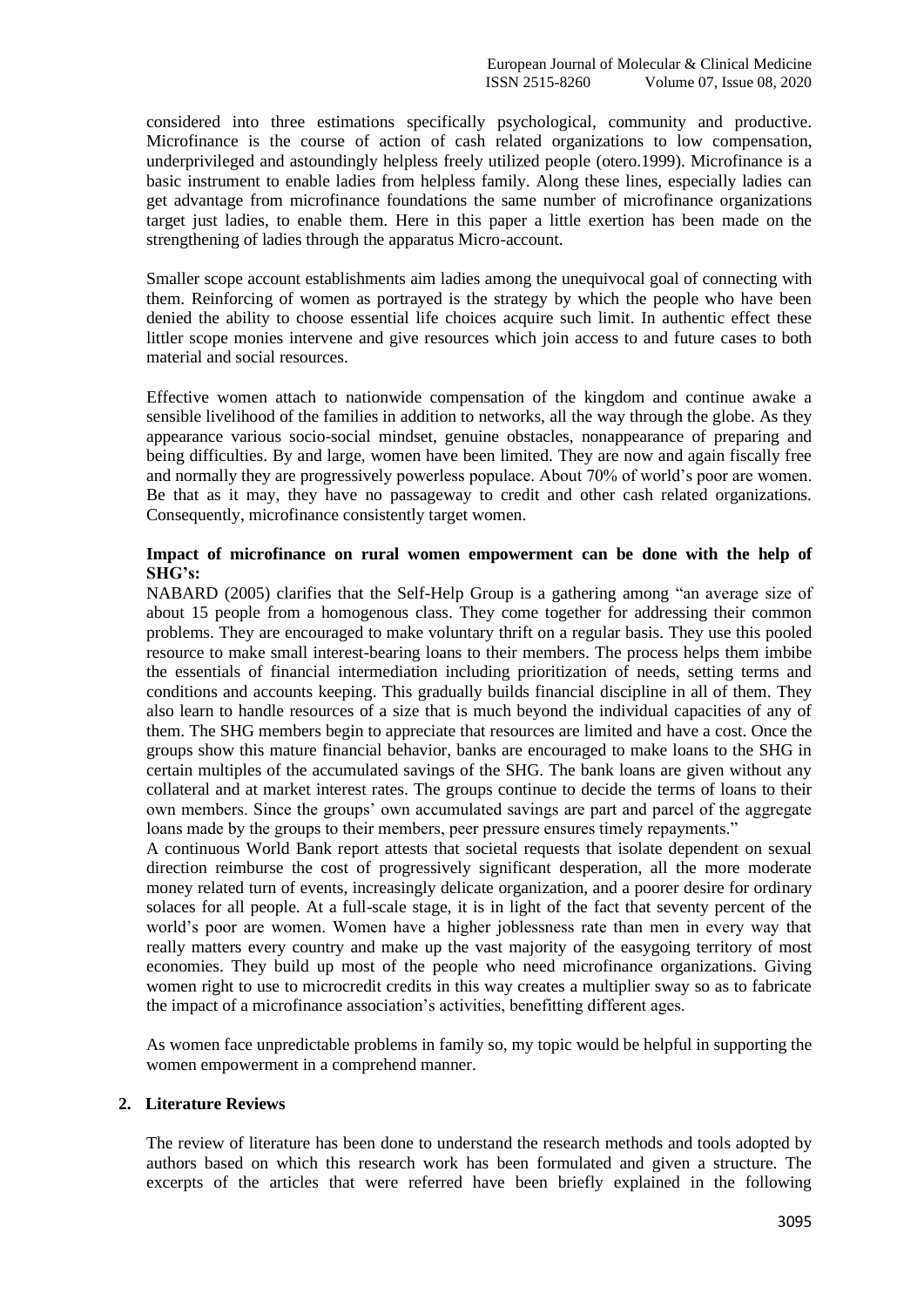paragraphs: A couple of creators directed their exploration exercises on the "effect of smaller scale credit and miniaturized scale money program on the lives of ladies" moreover uncovered with the purpose of microcredit be a noteworthy cause adding to engage ladies in a single manner otherwise the supplementary (Hashemi, Schuler and Riley, 1996; Hunt. J and Kasyanathan N., 2002; Agha etal., 2004; Anna K. P. Saraswathy and Panicker K. S. M., 2008; Aruna and Jyothimays, 2011). Small scale fund seems to offer a "win-win" arrangement, where both budgetary organizations and helpless customers, particularly provincial ladies in creating nations, will profit

#### **Vishal Dutta, E T Bureau, (Apr 13 2019)**:

He expresses the importance of Sindhuja Micro credit. 90% of its branches are in Rural areas of different states like Bihar, UP, Jharkhand. The start-ups focus on rural region women entrepreneurs in India and currently has23 operational branches with more than 28,977 actives clients Ahmedabad. Private value finance, Carpediem capital put \$ 4 million in ladies – driven microfinance fire up – Sindhuja Micro credit. The series A funding will be deployed to increase its foot print and explore new territories along with technology advancement. The impact that sindhuja is creating with women empowerment and financial inclusion is extra ordinary.

#### **Gunindranathsarmah (March 2018):**

In his investigation he communicates the Microfinance through SHG's can assume a significant job on formation of independent work and produces salary for the rustic destitute individuals. It is discovered that SHG, sis making extra business opportunities as well as increment the yearly pay of the rustic individuals. The current examination has given an unmistakable picture on business and pay age.

#### **Dr.Manpreeth Arora and Swati Singh (Oct 2017):**

In their study it is found that microfinance is emerging as an important tool for the Economic and social upliftment of the rural India by contributing towards Economic development, commercial banking is playing vital role through SHG bank linkage program in providing ample credit opportunities to the poor rural women. This in turn paves way for the entrepreneurial growth and development by establishing micro, medium and small entrepreneurial ventures.

#### **T Kingsley Bernard, Low Lock teng Kevin, Aye AyeKhin (2016)**:

In Their investigation deciding microfinance administrations which encourage pioneering accomplishment among ladies business people who utilize such administrations stays a significant issue in the microfinance part. The investigation is intended to tap microfinance administrations builds just as ES of ladies business visionaries with in the reasonable model a portion of the ideas like smaller scale credit, miniaturized scale sparing, miniaturized scale protection, business support, aptitudes advancement and ward variable of the enterprising accomplishment among ladies through microfinance were gotten from the writing and master supposition . with this we can locate a decent beginning stage to recognize the reasonable estimations.

#### **Ferhanaferdousi (2015):**

In her investigation she communicates the advance is given for graduates , any ranch and nonranch professional agro preparing and enormous scope poultry, livestock and fisheries this program is distinguished and made do with in the MFI's with this even can analysed deterrents and difficulties of smaller scale entrepreneurs , iniaturized scale credit programs or existing miniaturized scale ventures oversaw by close to poor or non-poor.

#### **Sri DiganthaKumar Das (June 2014):**

In his study he is finding that people after joining SHG's the poor people particularly the women have not only increased their income but also increasing their standard of living by performing various economic activities independently. SHG's have playing on important role in socio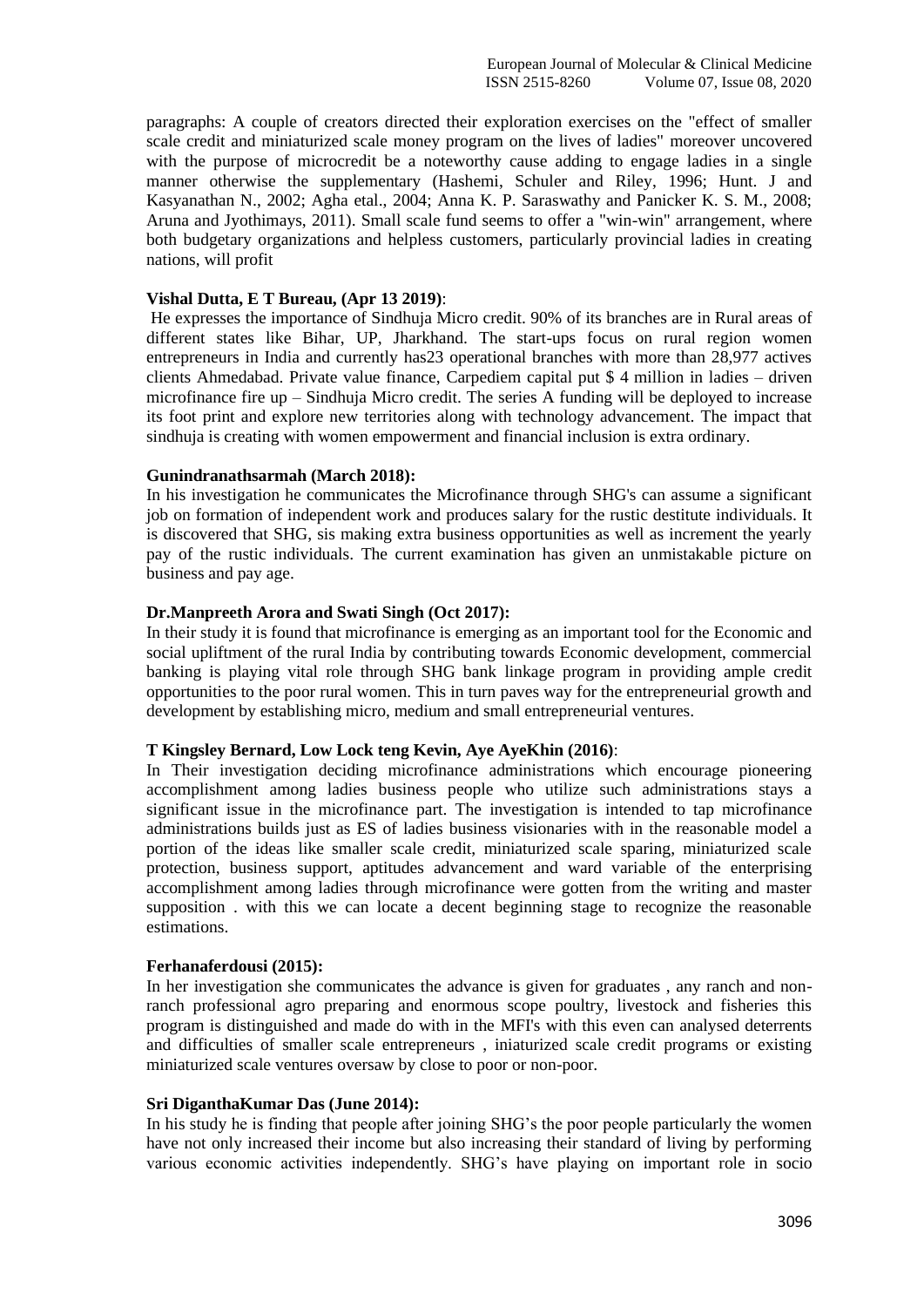economic development and performing their saving savings and credit functions with the help of Rural financial institutions.

#### **Dr. Ashwin G.Modi, Mr. Kiran J patel, Mr.Kundan M Patel. (Nov 2014) :**

Effect of Microfinance Services on Rural Women Empowerment: An Empirical Study, IOSR Journal of Business and Management (IOSR-JBM) In their investigation they mean to examine the effect of microfinance administrations on rustic strengthening through various elements like Socio monetary status, self-rule forever decisions, ladies' position in the family, ladies' position in the general public and positive methodology towards youngster advancement. With this examination we comprehend the idea of ladies' position in the family or society with the assistance of three ideas like Inter-mate discussion, Individual self-rule, and authority list.

#### **Mushumbusipaul Kato, Jan Kratzer (Feb 2013):**

In their study we came to know the collision of micro finance on ladies empowerment along with their re productivity in the entrepreneurial work which increases the self-respect and selfconfidence and self-esteem which helps to repay the loans to the rural development banks which enhance the approval of more and more loans for the business and the development of rural women entrepreneurs.

#### **Jatinpandey and Rini Roberts (2012):**

Communicates the idea smaller scale credit which implies the extention of exceptionally little advances to helpless borrowers who commonly need security, stable job, and an irrefutable financial record. Comprehend the idea of 3 models of acknowledge linkage of SHG's for banks that exist in India.

- **Model 1.** SHG's are framed and financed by banks. During most recent five years very nearly 1/fifth of the all-out number of SHG's were financed from this class.
- **Model 2.** SHG's are framed by NGO's and formal offices however legitimately capitalize via bank this mold keeps on having the significant offer that is seventy two percent to seventy five percent of the all out integer of SHG's are finance.
- **Model 3**. SHG's capitalize by banks, NGO's and different offices while money related middle people. The Self-Help Groups be call 'Udaya Sangha', Siddika sangha and Madeena sangha situated in the town.

The udaya sangha was the original to be framed in the day 2003 among 20 individuals.

## **3.Objectives And Hypothesis**

- To comprehend the Relationship among Microfinance and ladies strengthening.
- To create awareness about the microfinance schemes.
- To improve the measures for women empowerment.

#### **Hypothesis**

- Ho: There is No connection among Microfinance and Women strengthening
- H1: There is a Relationship among Microfinance and Women strengthening.

#### **4. Research Methodology**

**Research Method:** Quantitative strategy will be utilized to accumulate the data about the connection among microfinance and ladies strengthening with the assistance of organized Questionnaire through review technique.

**Research design:** The expressive examination structure in that Field review is utilized to portray the connection between the microfinance and ladies strengthening concerning chickballapur District.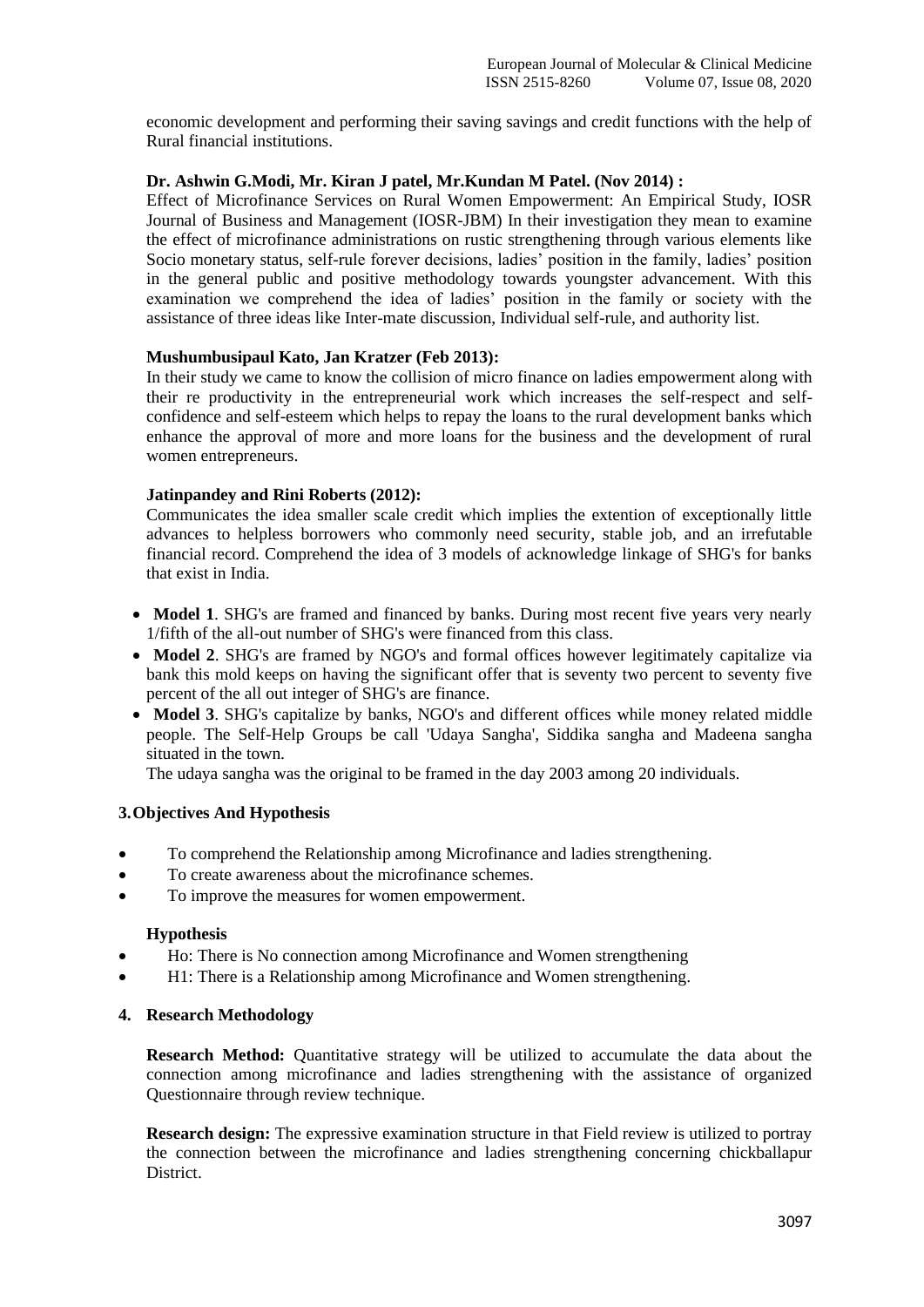**Sampling** Probability examining strategy.

- **Sampling Technique:** accommodation examining method.
- **Sample Size:** 30 respondents from SHG bunch individuals from chickballapur area
- **Sampling Unit:** Self Help Group (women)
- Analytical Tools Employed in the Study Relationship and relapse strategies are utilized to break down the information.

**Primary Data:** The information is gathered with the assistance of organized poll through review strategy for SHG individuals from Chickballapur locale.

**Secondary Data**: The data is collected through e-journals and various websites.

## **5. Data Analysis And Interpretation**

#### **Part-A**

Inference: 86 percent of the respondents are have a place with the age of 26-35

Inference: 100 percent of the respondents are female because research work carried for women only.

Inference: 20 respondents are having qualification up to  $10<sup>th</sup>$  standard.

Inference: All 30 respondents (100%) belongs to lower class based on their income level.

Inference: All 30 respondents (100%) are aware of microfinance services given by Financial organization.

## **Part-B**

## **Analysis: From the table**

- 26 respondents are strongly agree that agriculture is the reason for the scheme of microfinance and the remaining 4 respondents are disagreed.
- 26 respondents are disagree that Animal Husbandry is the reason for choosing the scheme of microfinance and the remaining 4 respondents are in the status of neither agree nor disagree.
- 30 respondents are strongly agree that Income generating activities is the reason for choosing the microfinance scheme.
- 30 respondents are disagree that asset building is the reason for choosing the scheme of microfinance.
- 30 respondents are strongly agree that starting own business and its development is thereason for choosing the scheme of microfinance.
- 24 respondents are in the status of disagree and 6 respondents are in the status of neither agree nor disagree that the consumption or household expenditure is the reason behind choosing the scheme of microfinance.
- 24 respondents are in the status of disagree and 6 respondents are in the status of neither agree nor disagree that the education to children is the reason behind choosing the scheme of microfinance.
- 22 respondents are disagree and 8 respondents are agree that wealth creation purpose is the reason behind choosing the scheme of micro finance.
- 30 respondents are in the status of strongly agree that the social security is the reason behind choosing the scheme of microfinance.
- Inference: 26 respondents are strongly agree that agriculture is the reason for the scheme of microfinance and the remaining 4 respondents are disagreed.
- Inference: 26 respondents are disagree that Animal Husbandry is the reason for choosing the scheme of microfinance and the remaining 4 respondents are in the status of neither concur nor oppose this idea.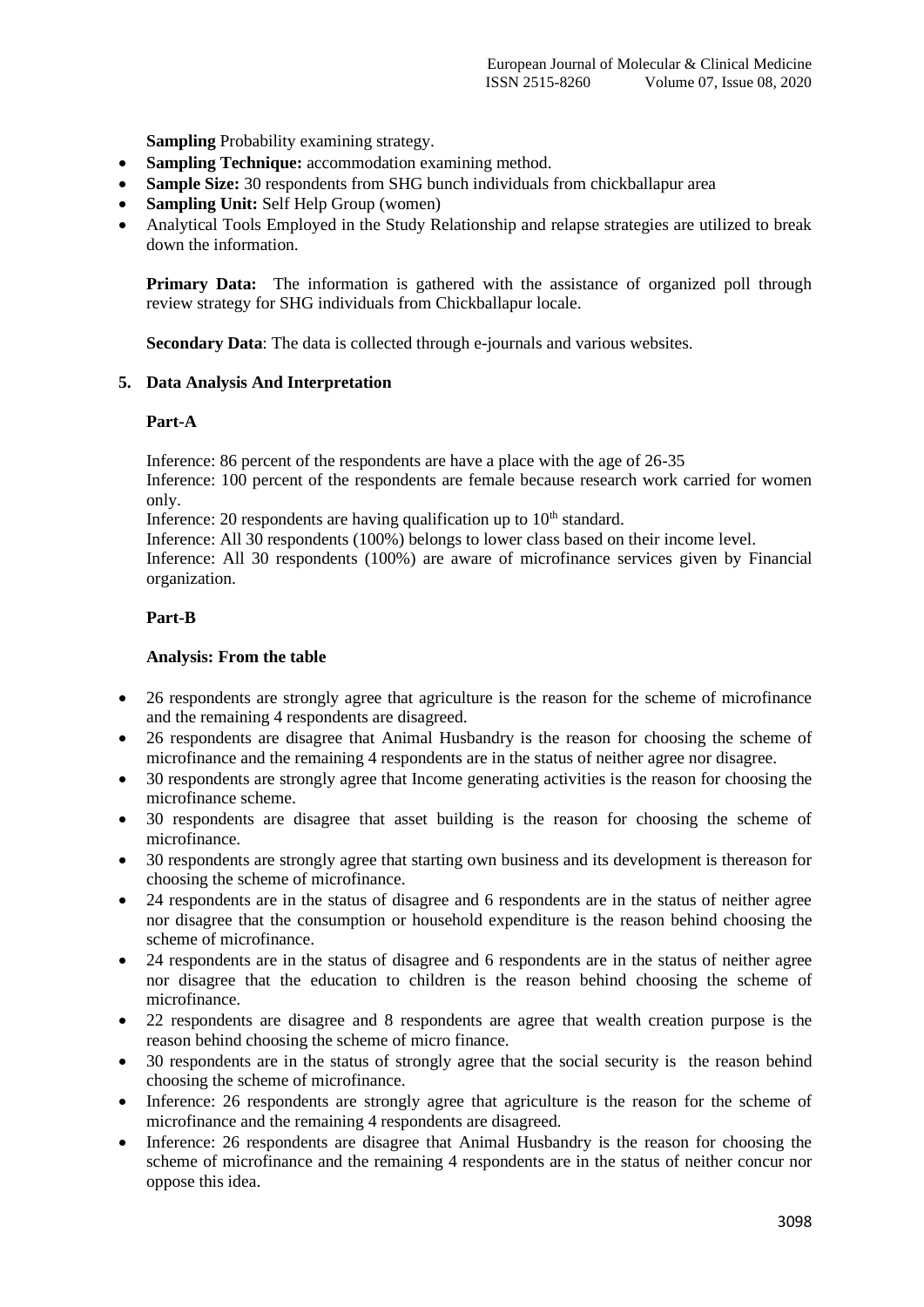- Inference: 30 respondents are strongly agree that Income generating activities is the reason for choosing the microfinance scheme.
- Inference: 30 respondents are disagree that asset building is the reason for choosing the scheme of microfinance.
- Inference: 30 respondents are strongly agree that starting own business and its development is the reason for choosing the scheme of microfinance.
- Inference: 24 respondents are in the status of disagree and 6 respondents are in the status of neither agree nor disagree that the consumption or household expenditure is the reason behind choosing the scheme of microfinance.
- Inference: 24 respondents are in the status of disagree and 6 respondents are in the status of neither agree nor disagree that the education to children is the reason behind choosing the scheme of microfinance.
- Inference: 22 respondents are disagree and 8 respondents are agree that wealth creation purpose is the reason behind choosing the scheme of micro finance.
- Inference: 30 respondents are in the status of strongly agree that the social security is the reason behind choosing the scheme of microfinance.

A pie chart showing NABARD act as a coordinator in the operation of microfinance model and rural credit institution.

**Inference:** 100% of the respondents are strongly agree that NABARD act as coordinator in the operation of microfinance Model and rural credit institution.

## **6.Correlations**

/VARIABLES=Age Gender Qualification Income CurrentIncome MicroFinance /PRINT=TWOTAIL NOSIG FULL /MISSING=PAIRWISE.

**Correlations:** Age and Income is negatively correlation between Microfinance Qualification is positively correlated and with this we can say that dismiss the Null Hypothesis and acknowledge the elective speculation.

#### **7.Findings Suggestions And Conclusion**

- It is found that All 30 respondents (100%) are aware of microfinance facilities provided by Financial Institutions.
- From the table It is found that 67% of respondents are aware of SHG model and remaining 33% of respondents are aware of Grameena bank model.
- It is found that 80% of the respondents are mentioned that the purpose behind microfinance is poverty reduction and the remaining 20% of the responded mentioned that the purpose is Accessibility of Microfinance service.
- It is found that All 30 respondents (100%) are saying that Microfinance scheme is all about Loans and advances.
- Found that 73% of the respondents are benefited from microcredit scheme and remaining 8 % of the respondents are benefited from Micro saving.
- 26 respondents are strongly agree that agriculture is the reason for the scheme of microfinance and the remaining 4 respondents are disagreed.
- 26 respondents are disagree that Animal Husbandry is the reason for choosing the scheme of microfinance and the remaining 4 respondents are in the status of neither agree nor disagree.
- 30 respondents are strongly agree that Income generating activities is the reason for choosing the microfinance scheme.
- 30 respondents are disagree that asset building is the reason for choosing the scheme of microfinance.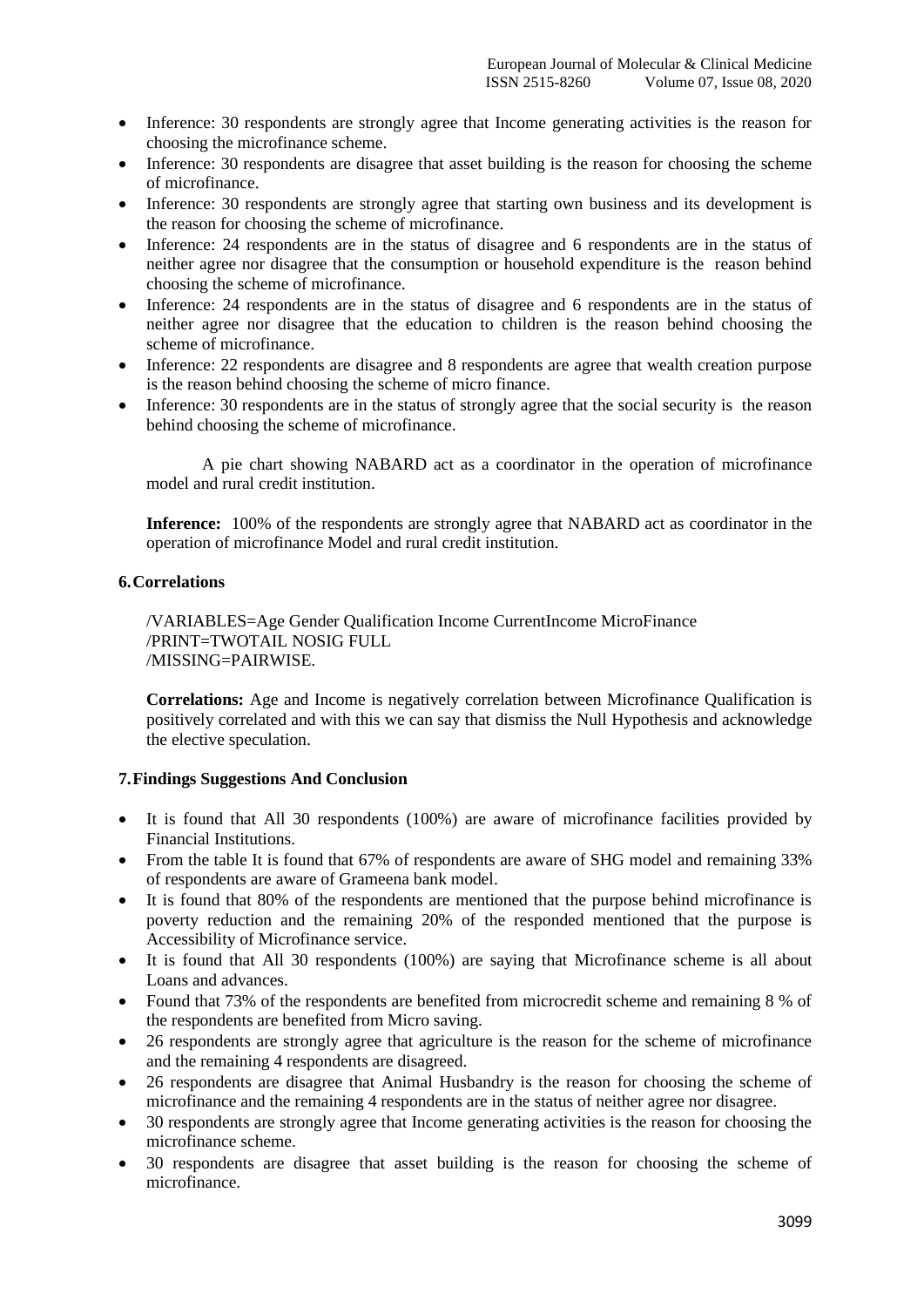- 30 respondents are strongly agree that starting own business and its development is the reason for choosing the scheme of microfinance.
- 24 respondents are in the status of disagree and 6 respondents are in the status of neither agree nor disagree that the education to children is the reason behind choosing the scheme of microfinance.
- 24 respondents are in the status of disagree and 6 respondents are in the status of neither agree nor disagree that the consumption or household expenditure is the reason behind choosing the scheme of microfinance.
- 22 respondents are disagree and 8 respondents are agree that wealth creation purpose is the reason behind choosing the scheme of micro finance.
- 30 respondents are in the status of strongly agree that the social security is the reason behind choosing the scheme of microfinance.
- 100% of the respondents are strongly agree that NABARD act as coordinator in the operation of microfinance Model and rural credit institution.
- Based on the statistical tool applied it is proved that researcher has to dismiss the Null Hypothesis and acknowledge the elective speculation.

#### **8. Suggestions**

- It is suggested to women can participate voluntarily microfinance related activities in order to empower them in all the ways.
- It is suggested to improve the microfinance funds to empower the women.







**Outline 2: Bar chart showing the gender of respondents**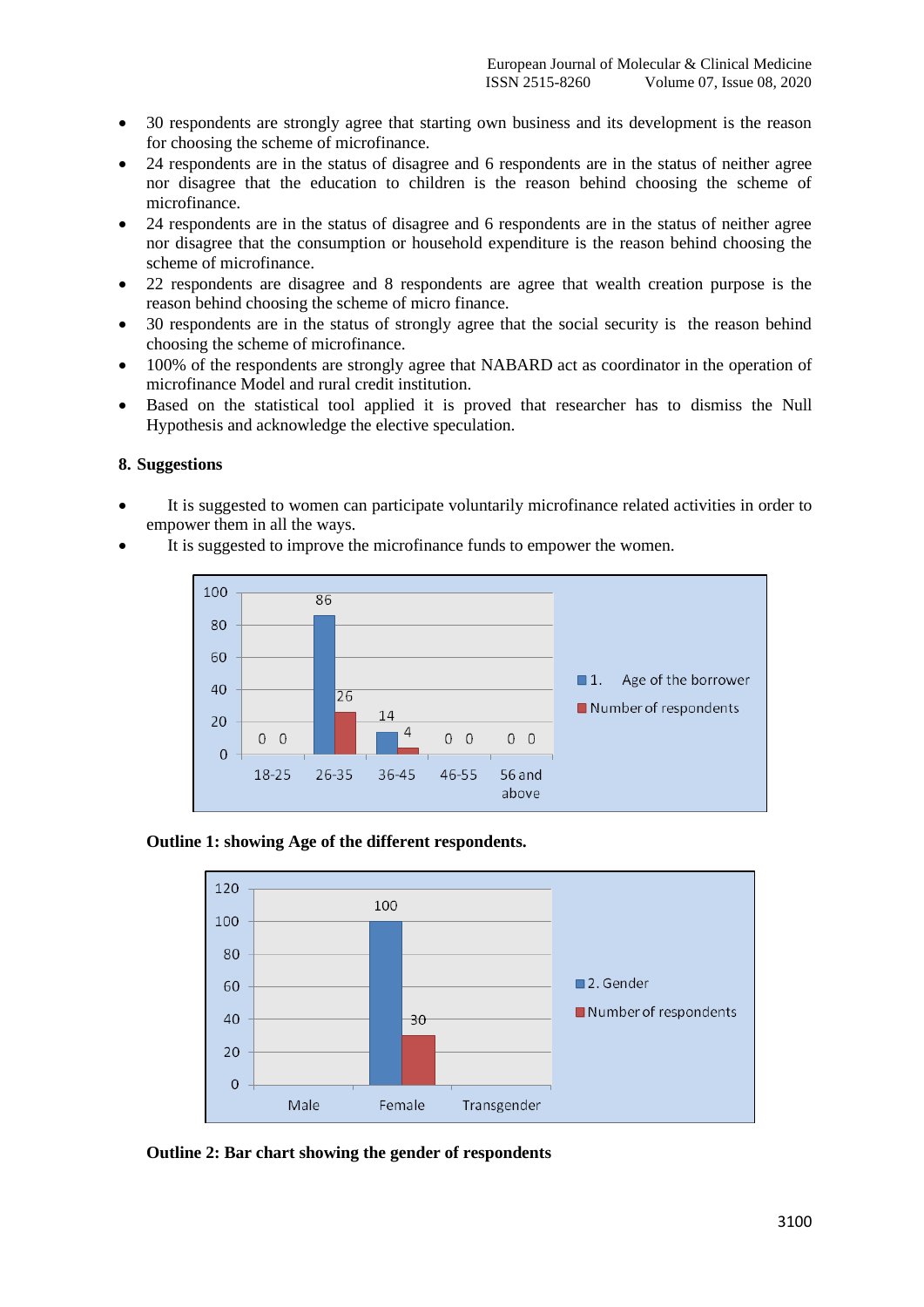

**Outline 3: Bar chart showing the qualification of the respondents.**



**Figure 4: Graph showing monthly income of the respondents**



**Outline 5: showing present earnings of different ladies.**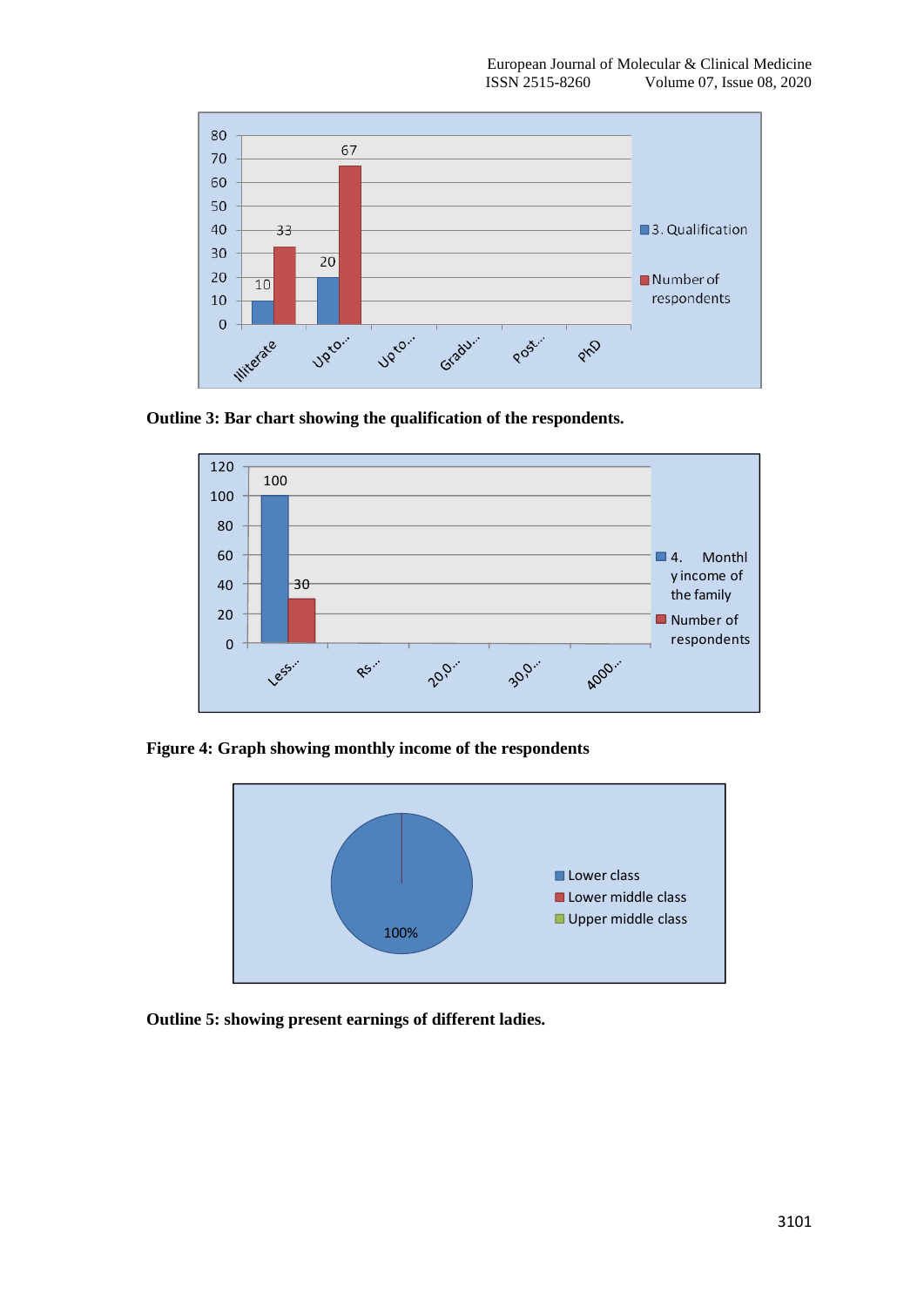

**Outline 6: Showing conscious level of microfinance services given by Financial organization**.



**Outline 7: Showing awareness of microfinance Inference: 67% of respondents are aware of SHG model and remaining 33% of respondents are aware of Grameena bank model.**



**Outline 8: howing purpose of microfinance Inference:80% of the respondents are mentioned that the purpose behind microfinance is poverty reduction and the remaining 20% of the responded mentioned that the purpose is Accessibility of Microfinance service.**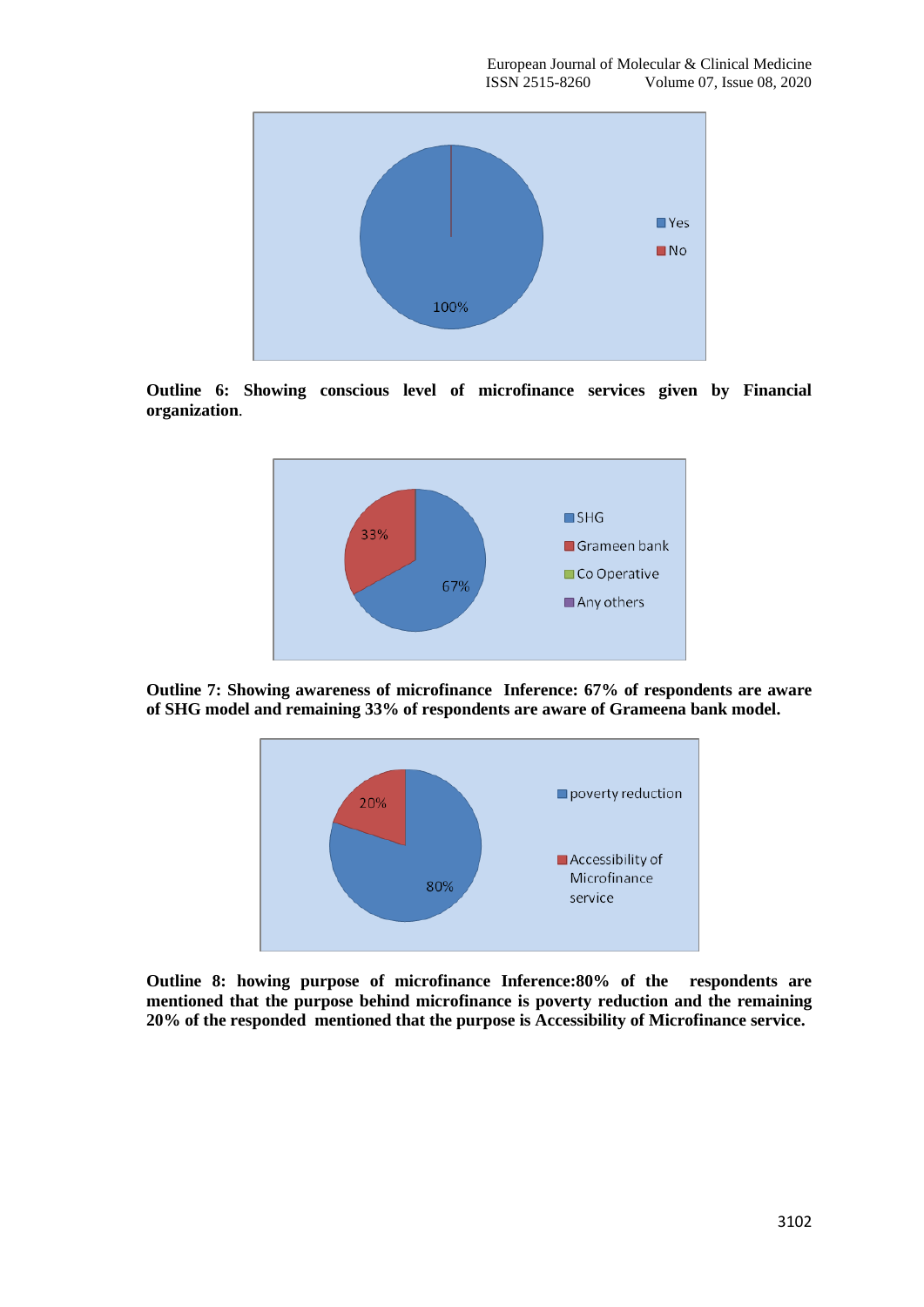

**Outline 9: A pie chart showing all about microfinance scheme. Inference: All 30 respondents (100%) are saying that Microfinance scheme is all about Loans and advances.**



**Outline 10: A pie chart showing A scheme of microfinance is benefited Inference: 73% of the respondents are benefited from microcredit scheme and remaining 8 % of the respondents are benefited from Micro saving.**



**Figure 11: Agriculture**.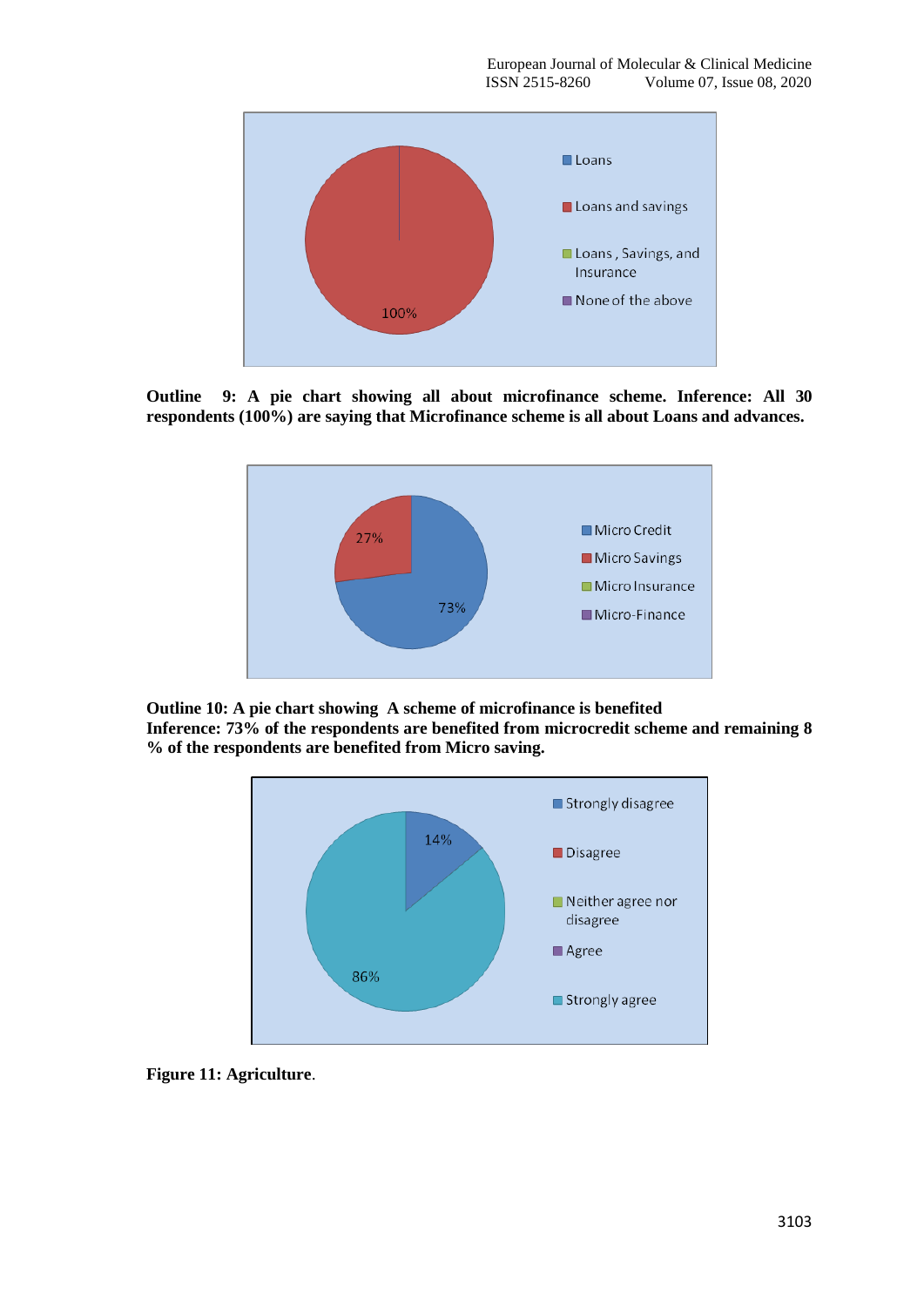

**Outline 12: Animal husbandry**



**Outline 13: Income generation activities.**

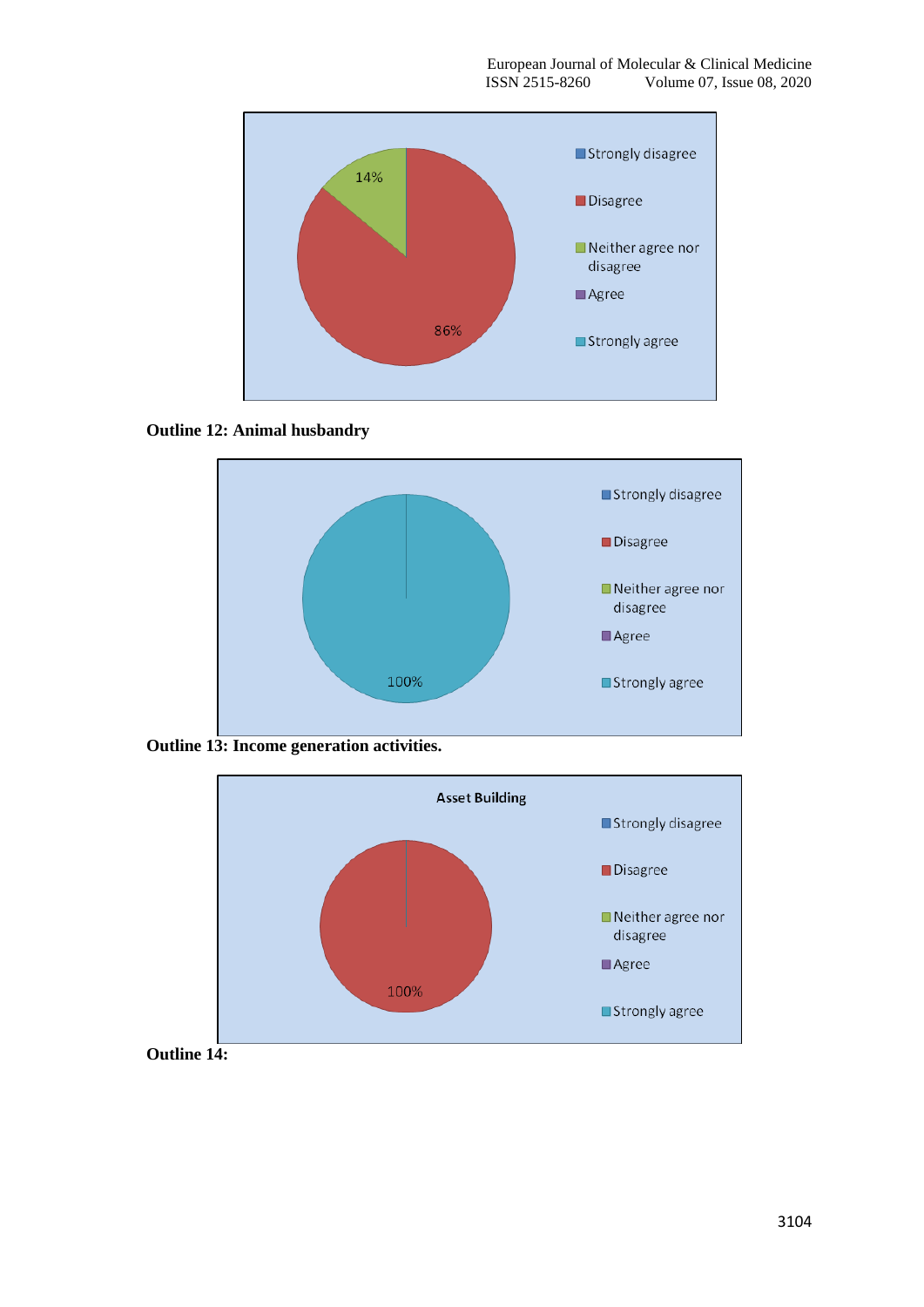

**Outline 15:**



**Outline 16:**



**Outline 17:**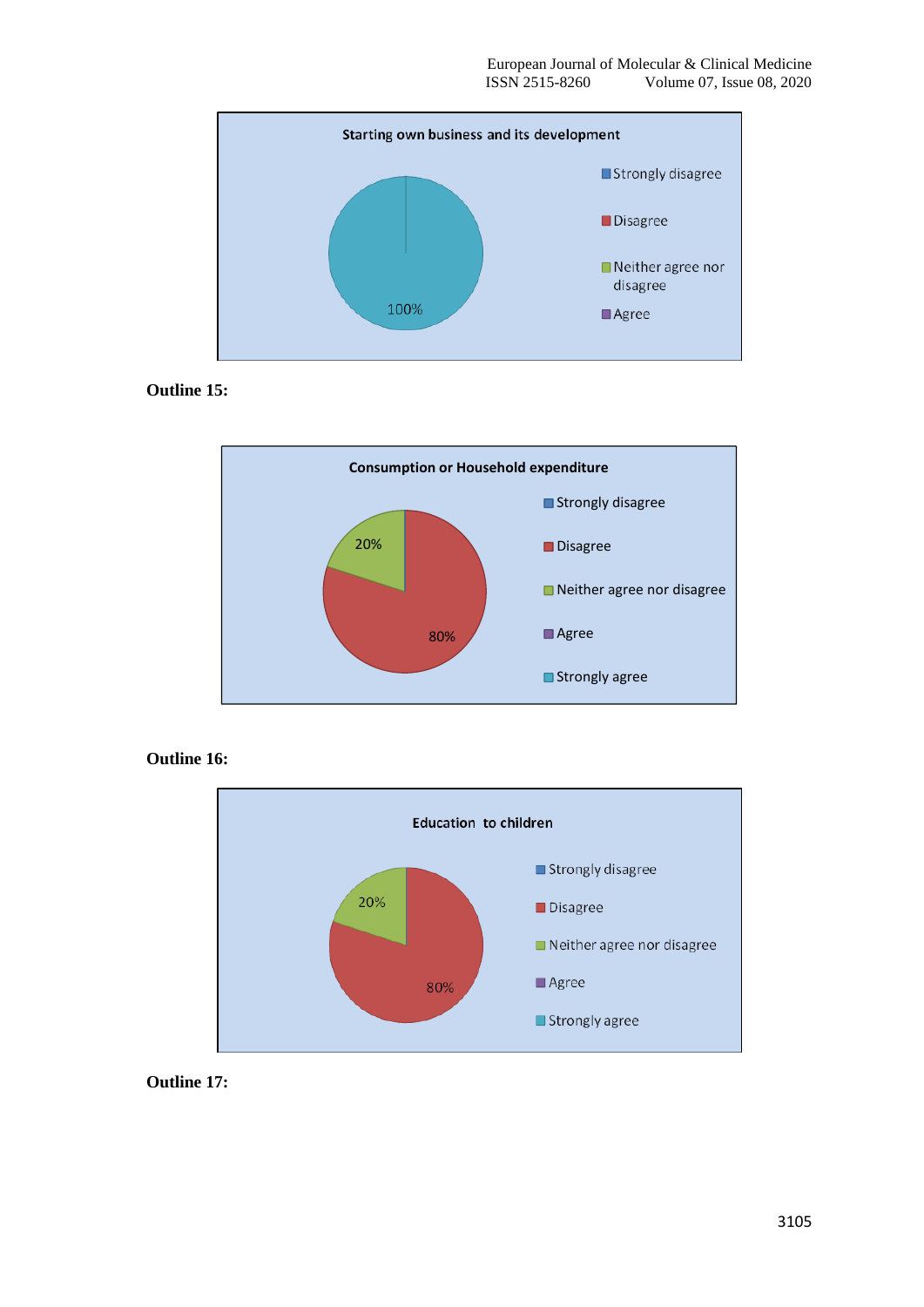

**Outline 18:**



**Outline 19:**



**Outline 20:**

**Table I: Age of the borrower**

| SL.NO | Particulars | Number of   | Percentage |
|-------|-------------|-------------|------------|
|       |             | respondents | $\%$       |
|       | 18-25       |             |            |
|       | $26 - 35$   |             |            |
|       | 36-45       |             |            |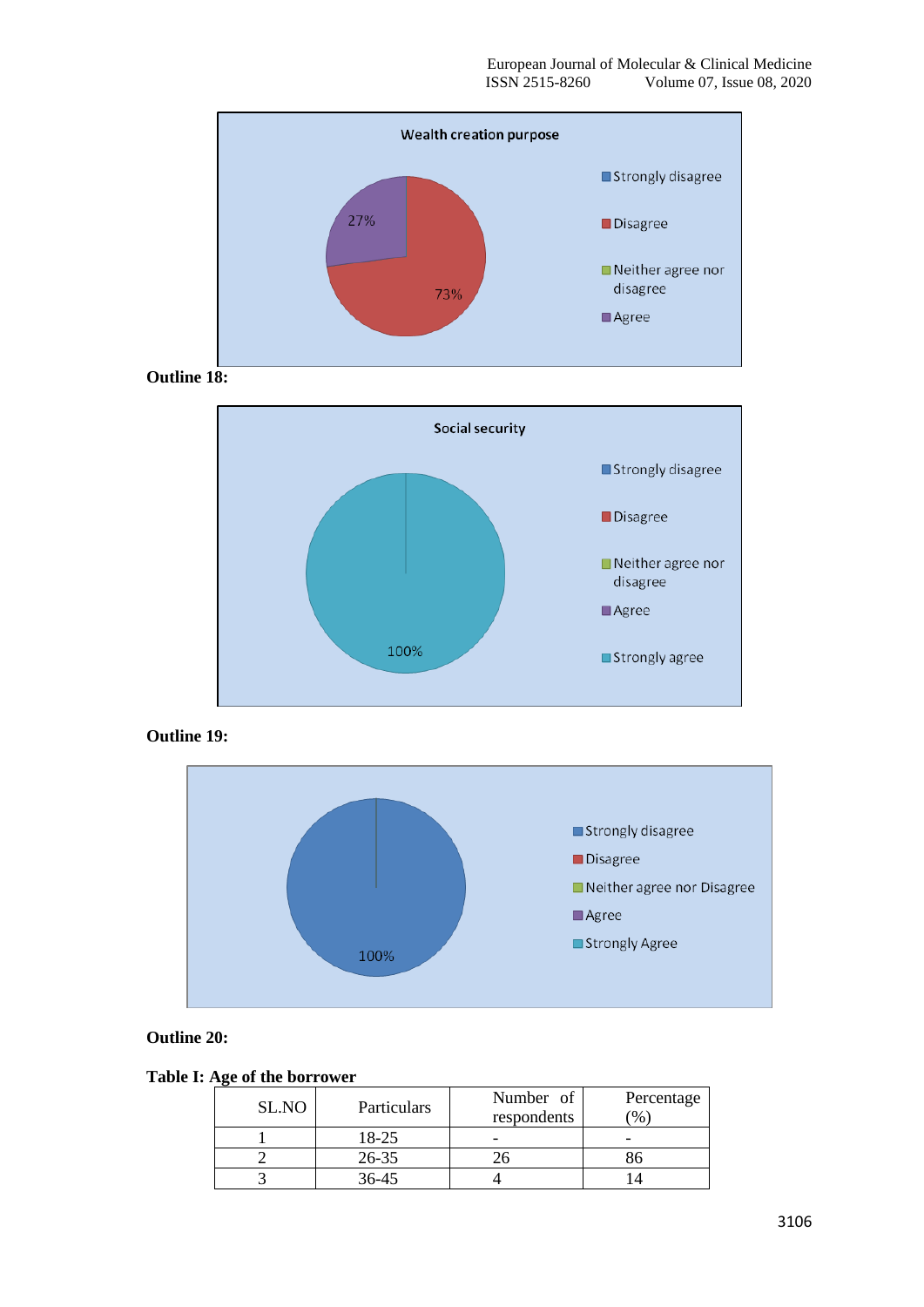|   | $46 - 55$      | - | $\overline{\phantom{a}}$ |
|---|----------------|---|--------------------------|
| ◡ | 56and<br>Above | - | $\overline{\phantom{0}}$ |
|   | Total          |   | 00                       |

Analysis: Among 30 respondents 26 respondents are have a place with the age of 26-35 and remaining are from the age of 36-45.

# **Table II: Gender**

| <b>SL</b><br>$\cdot$ N | Particul<br>ars | of<br>Number<br>Respondents | Percenta<br>ge $(\%)$ |
|------------------------|-----------------|-----------------------------|-----------------------|
|                        | Male            |                             |                       |
|                        | Female          | 30                          | 100                   |
| 3                      | Transge<br>nder |                             |                       |

Analysis: 30 respondents are female.

# **Table III: Qualification**

| ∼                |                                    |                             |                       |
|------------------|------------------------------------|-----------------------------|-----------------------|
| S<br>L<br>N<br>O | Particulars                        | of<br>Number<br>respondents | Perce<br>ntage<br>(%) |
|                  | Illiterate                         | 10                          | 33                    |
| $\overline{2}$   | Up to $10^{\text{th}}$<br>standard | 20                          | 67                    |
| 3                | Up to $10+2$                       |                             |                       |
| 4                | Graduates                          |                             |                       |
| 5                | Post<br>Graduate                   |                             |                       |
| 6                | PHD                                |                             |                       |

Analysis: 10 respondents (33%) are illeterates and remaining 20 respondents are having qualification up to  $10<sup>th</sup>$  standard.

| ${\bf S}$<br>L.<br>$\mathbf N$<br>O | Particulars                                   | Number<br>of<br>respondents | Percent<br>age<br>(%) |
|-------------------------------------|-----------------------------------------------|-----------------------------|-----------------------|
|                                     | Less than Rs<br>10,000                        | 30                          | 100                   |
| $\overline{2}$                      | $10,001 -$<br>$\mathbf{R}\mathbf{s}$<br>20000 |                             |                       |
| 3                                   | $20,001 -$<br>30,000                          |                             |                       |
| 4                                   | 30,001-40000                                  |                             |                       |
| 5                                   | 40001 and<br>above                            |                             |                       |

Analysis: All 30 respondents (100%) are having monthly income less than Rs.10000 Interpretation: 100 % respondents are having monthly income less than Rs.10000

**Table V: Right now, you would consider your present earnings classify as:**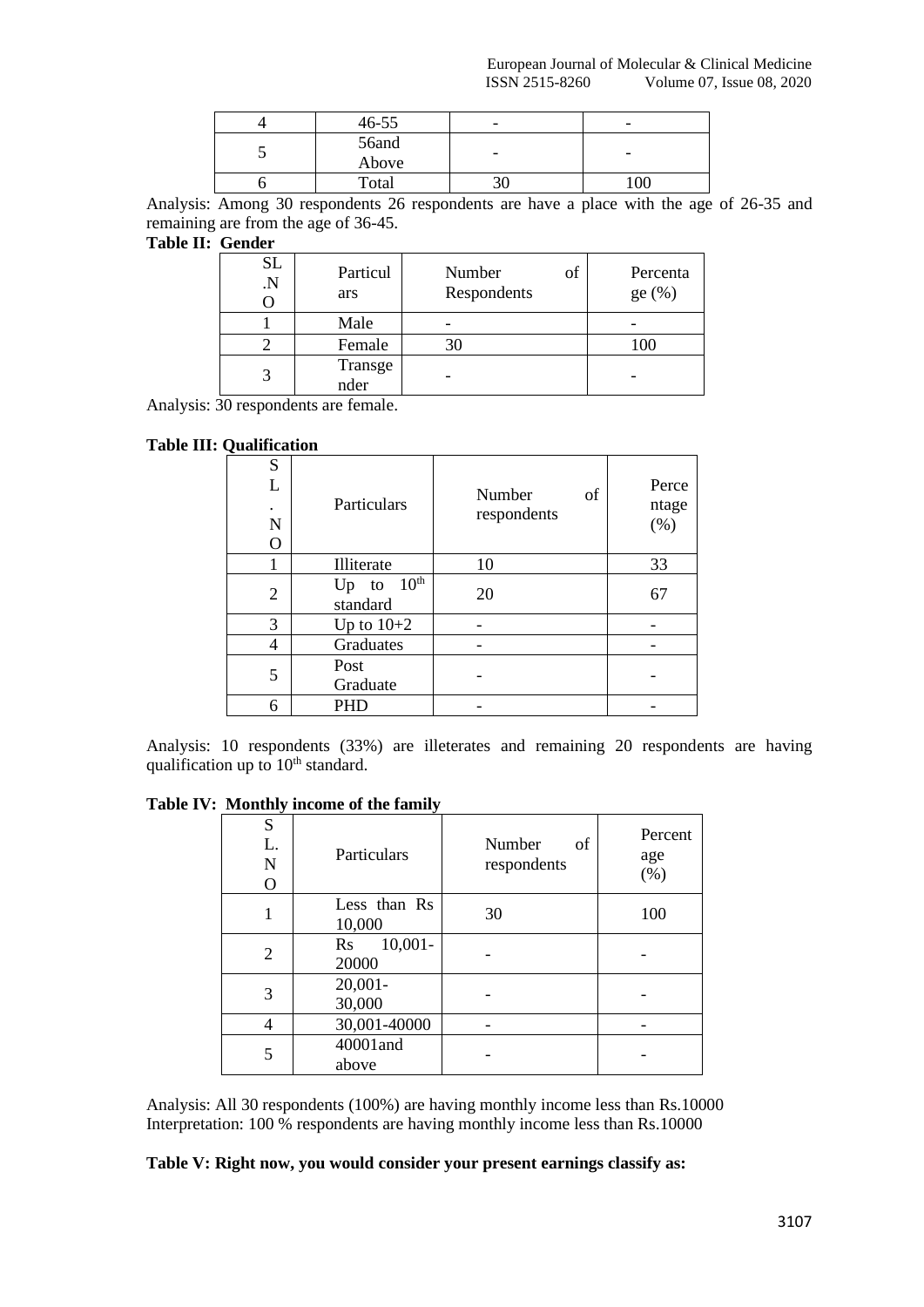| S<br>L<br>N<br>$\Omega$ | Particulars              | Number<br>of<br>responden<br>ts | Percenta<br>ge(%) |
|-------------------------|--------------------------|---------------------------------|-------------------|
|                         | Lower class              | 30                              | 100               |
| 2                       | Lower<br>middle<br>class |                                 |                   |
| 3                       | Upper<br>middle<br>class |                                 |                   |
| 4                       | Middle<br>class          |                                 |                   |

Analysis: All 30 respondents (100%) belongs to lower class based on their income level.

|  |  |  |  |  | Table VI: The conscious of Microfinance services given by Financial organization |
|--|--|--|--|--|----------------------------------------------------------------------------------|
|  |  |  |  |  |                                                                                  |

| SL<br>N. | Par<br>tic<br>ula<br>rs | Number<br>οf<br>respond<br>ents | Percentage<br>(% ) |
|----------|-------------------------|---------------------------------|--------------------|
|          | Ye<br>S                 | 30                              | 100                |
|          | No                      |                                 |                    |

Analysis: All 30 respondents (100%) are conscious of microfinance services given by Financial organization.

**Table VII: Aware of Any of the Microfinance Models**

| S<br>L<br>$\bullet$<br>N<br>O | Particula<br>rs     | Numb<br>er of<br>respo<br>ndents | Percenta<br>ge(%) |
|-------------------------------|---------------------|----------------------------------|-------------------|
|                               | <b>SHG</b>          | 20                               | 67                |
| 2                             | Grameen<br>bank     | 10                               | 33                |
| 3                             | Co<br>Operativ<br>e |                                  |                   |
|                               | Any<br>others       |                                  |                   |

Analysis: 20 respondents are aware of SHG model and remaining 10 respondents are aware of Grameena bank model.

**Table VIII: The purpose behind Microfinance.**

| L.<br>N | Particulars          | Numbe<br>of<br>respon<br>dents | Percenta<br>ge(%) |
|---------|----------------------|--------------------------------|-------------------|
|         | poverty<br>reduction | 24                             | 80                |
|         | Accessibility<br>of  |                                |                   |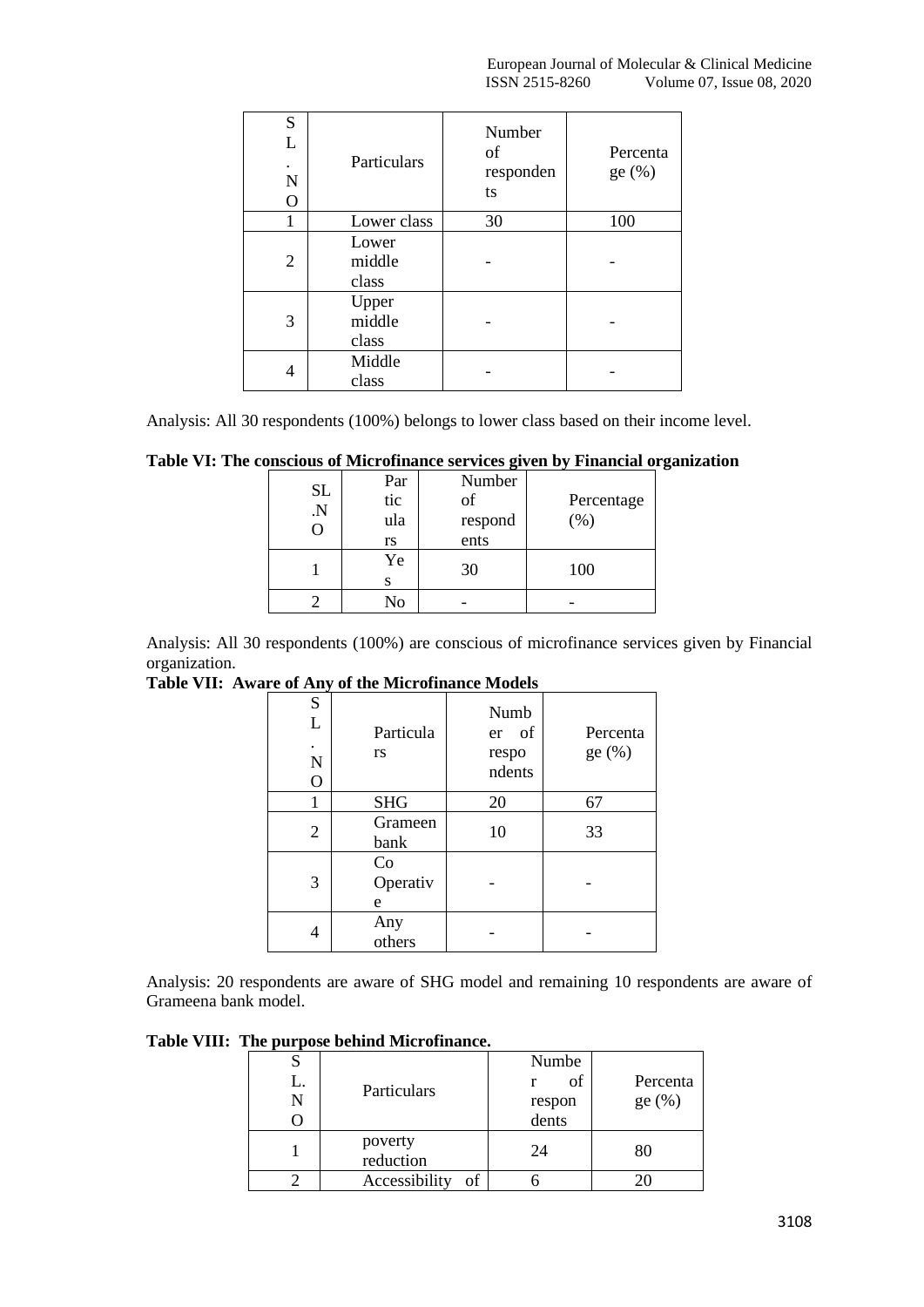| Microfinance                    |  |
|---------------------------------|--|
| service                         |  |
| Utilize<br>microfinance         |  |
| Knowledge<br>of<br>Microfinance |  |

Analysis: 24 respondents are mentioned that the purpose behind microfinance is poverty reduction and the remaining6 mentioned that the purpose is Accessibility of Microfinance service.

## **Table IX: Microfinance scheme is all about:**

| S<br>L.<br>N<br>O | Particulars                      | Numb<br>of<br>er<br>respon<br>dents | Perce<br>ntage<br>(%) |
|-------------------|----------------------------------|-------------------------------------|-----------------------|
|                   | Loans                            |                                     |                       |
| 2                 | Loans<br>and<br>savings          | 30                                  | 100                   |
| 3                 | Loans, Savings,<br>and Insurance |                                     |                       |
|                   | None of<br>the<br>above          |                                     |                       |

Analysis: All 30 respondents (100%) are saying that Microfinance scheme is all about Loans and advances.

**Table X: scheme of Micro Finance Institutions have benefited** .

| S<br>L<br>N<br>$\overline{O}$ | Particulars        | Numbe<br>of<br>r<br>respon<br>dents | Percent<br>age<br>(% ) |
|-------------------------------|--------------------|-------------------------------------|------------------------|
|                               | Micro<br>Credit    | 22                                  | 73                     |
| 2                             | Micro<br>Savings   | 8                                   | 27                     |
| 3                             | Micro<br>Insurance |                                     |                        |
| 4                             | Micro-<br>Finance  |                                     |                        |

Analysis: 22 respondents are benefited from microcredit scheme and remaining 8 respondents are benefited from Micro saving.

| SL<br>$\bullet$<br>N<br>0 | Particulars          | Strongl<br>disagre<br>e  | Disagre<br>e | Neither<br>agree<br>nor<br>disagre<br>e | Agre<br>e | Strongl<br>y agree |
|---------------------------|----------------------|--------------------------|--------------|-----------------------------------------|-----------|--------------------|
|                           | Agriculture          | 4                        |              |                                         |           | 26                 |
| $\overline{2}$            | Animal<br>Husbandry  | $\overline{\phantom{0}}$ | 26           | 4                                       | -         |                    |
| 3                         | Income<br>generating |                          |              |                                         |           | 30                 |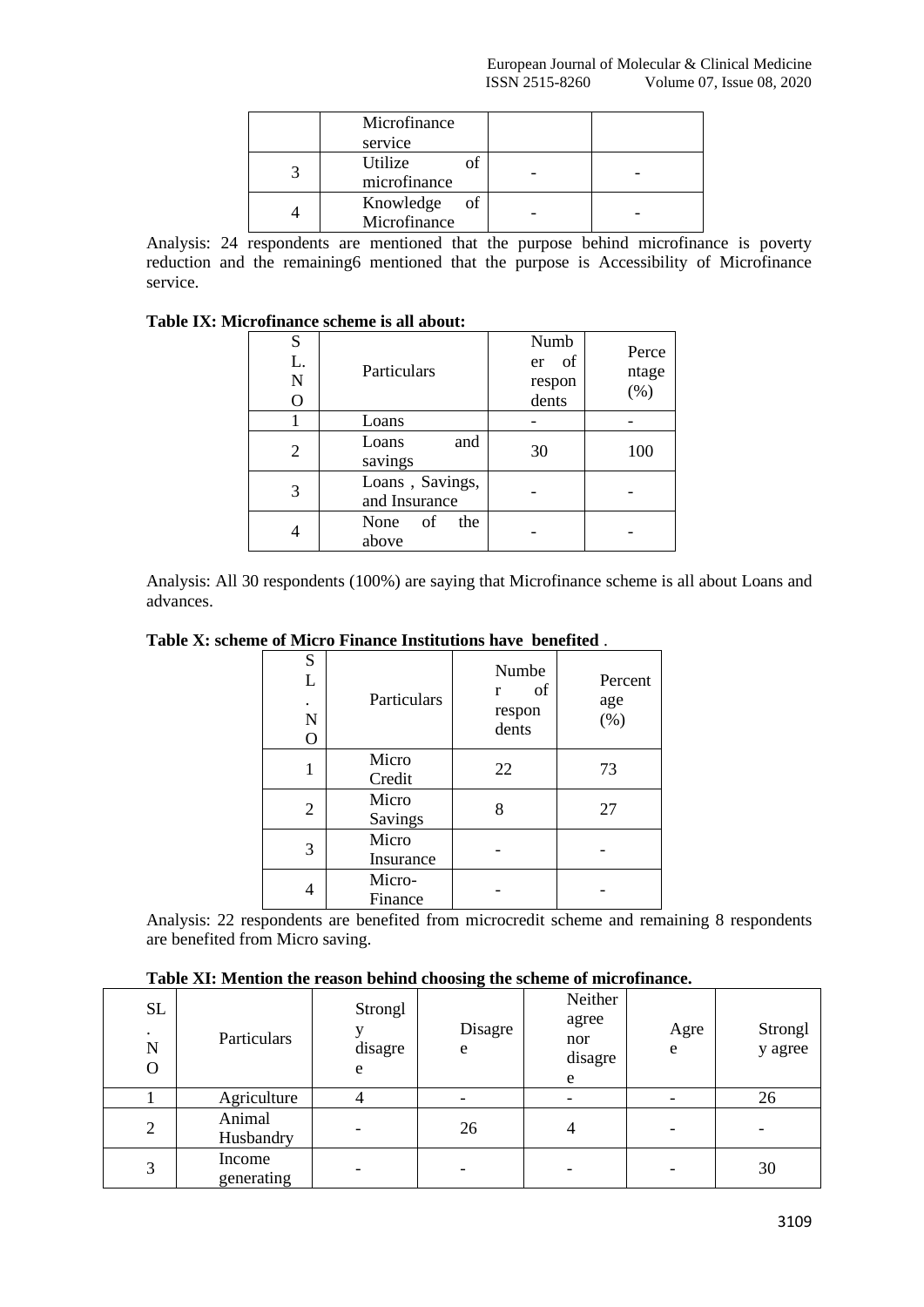|                | Activities                                                          |    |   |       |    |
|----------------|---------------------------------------------------------------------|----|---|-------|----|
| $\overline{4}$ | Asset<br><b>Building</b>                                            | 30 |   |       |    |
| 5              | <b>Starting</b><br>own<br>business<br>and<br>its<br>developmen<br>t |    |   |       | 30 |
| 6              | Consumptio<br><b>or</b><br>$\mathbf n$<br>Household<br>expenditure  | 24 | 6 |       |    |
| 7              | Education<br>to children                                            | 24 | 6 |       |    |
| 8              | Wealth<br>creation<br>purpose                                       | 22 |   | $8\,$ |    |
| 9              | Social<br>Security                                                  |    |   |       | 30 |

## **Table XII: NABARD act as coordinator in the operation of microfinance Model and rural credit institution**

| SL.NO          | Particulars                      | Number<br>of<br>responde<br>nts | Percentage<br>(% ) |
|----------------|----------------------------------|---------------------------------|--------------------|
|                | Strongly<br>disagree             |                                 |                    |
| $\overline{2}$ | Disagree                         |                                 |                    |
| 3              | Neither<br>agree<br>nor Disagree |                                 |                    |
| 4              | Agree                            |                                 |                    |
| 5              | <b>Strongly Agree</b>            | 30                              | 100                |

Analysis: all 30 respondents are strongly agree that NABARD act as coordinator in the operation of microfinance Model and rural credit institution.

## **Table XIII: Correlations**

|     |                           | Ag<br>e | Gen<br>der | Qualifi<br>cation | In<br>$\rm{CO}$<br>me | Current<br>Income | MicroFin<br>ance |
|-----|---------------------------|---------|------------|-------------------|-----------------------|-------------------|------------------|
|     |                           |         |            |                   |                       |                   |                  |
| Age | Pearson<br>Correlation    |         | a          | .072              | $\cdot$<br>09         | $\rm{a}$          | $-.257$          |
|     | Sig.<br>tailed)<br>$(2 -$ |         | ٠          | .707              | .9<br>63              | ٠                 | .171             |
|     |                           |         |            |                   |                       |                   |                  |
|     |                           | 30      | 30         | 30                | 30                    | 30                | 30               |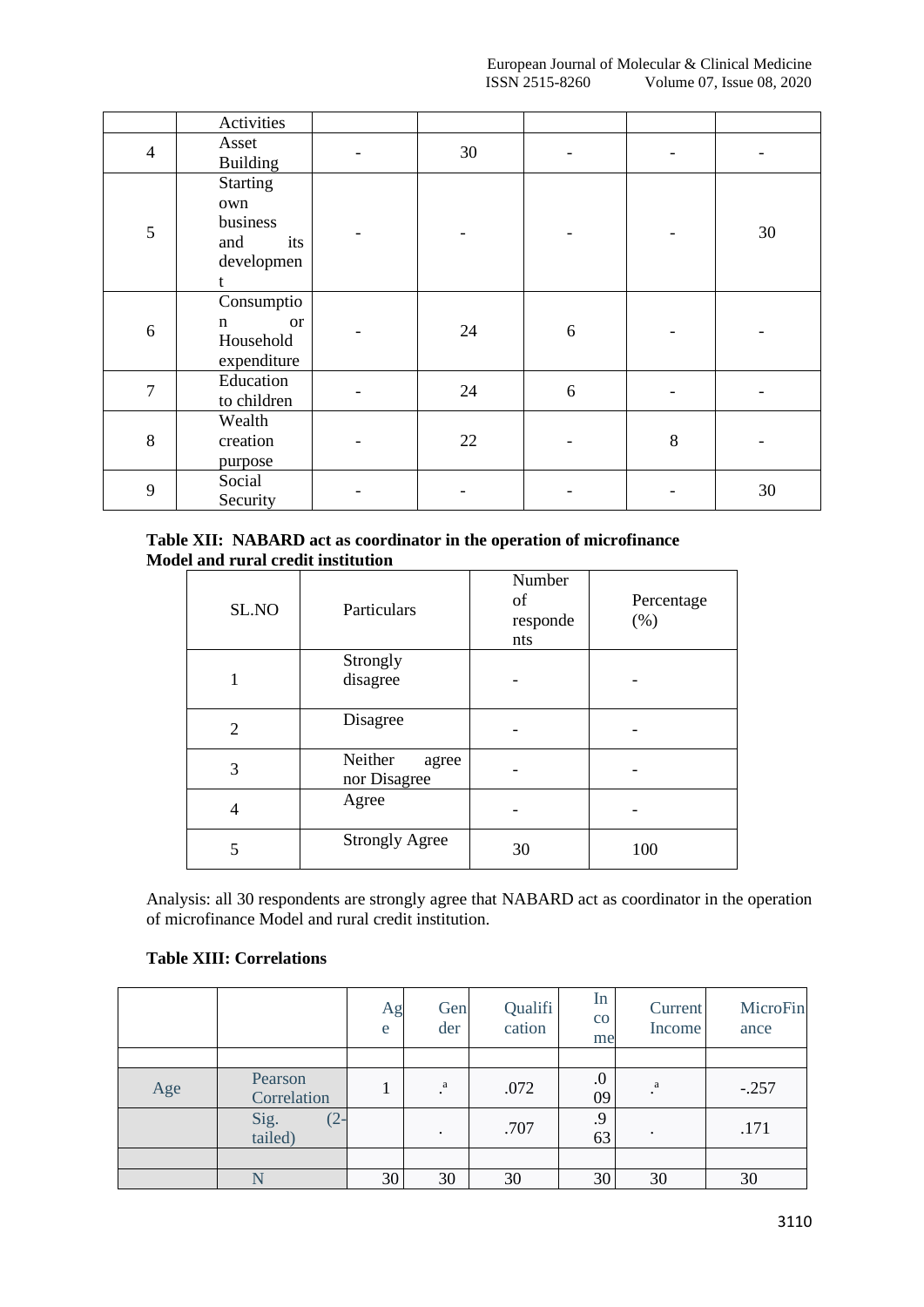| Qualifica<br>tion | Pearson<br>Correlation    | 0.<br>72                                     | $\cdot^a$       | $\mathbf{1}$ | $\overline{\phantom{0}}$<br>$\cdot$<br>93    | $\cdot^a$          | .238         |
|-------------------|---------------------------|----------------------------------------------|-----------------|--------------|----------------------------------------------|--------------------|--------------|
|                   | Sig.<br>$(2 -$<br>tailed) | .7<br>07                                     | $\bullet$       |              | .3<br>06                                     | $\bullet$          | .206         |
|                   |                           |                                              |                 |              |                                              |                    |              |
|                   | N                         | 30                                           | 30              | 30           | 30                                           | 30                 | 30           |
|                   |                           |                                              |                 |              |                                              |                    |              |
| Income            | Pearson<br>Correlation    | 0.<br>09                                     | $\rm{a}$        | $-.193$      | $\mathbf{1}$                                 | $\cdot^a$          | $-.233$      |
|                   | Sig.<br>$(2 -$<br>tailed) | .9<br>63                                     | $\bullet$       | .306         |                                              | $\bullet$          | .216         |
|                   |                           |                                              |                 |              |                                              |                    |              |
|                   | N                         | 30                                           | 30              | 30           | 30                                           | 30                 | 30           |
|                   |                           |                                              |                 |              |                                              |                    |              |
| MicroFi<br>nance  | Pearson<br>Correlation    | $\overline{\phantom{0}}$<br>$\cdot$ .2<br>57 | $_{\rm a}$ $\,$ | .238         | $\overline{\phantom{0}}$<br>$\cdot$ .2<br>33 | $_{\rm *}^{\rm a}$ | $\mathbf{1}$ |
|                   | Sig.<br>$(2 -$<br>tailed) | $\cdot$ 1<br>71                              | $\bullet$       | .206         | $\cdot$<br>16                                | $\bullet$          |              |
|                   |                           |                                              |                 |              |                                              |                    |              |
|                   | N                         | 30                                           | 30              | 30           | 30                                           | 30                 | 30           |
|                   |                           |                                              |                 |              |                                              |                    |              |

## **9. CONCLUSION**

Based on information investigation and understanding it is inferred that there is a solid connection among microfinance and ladies strengthening. Women empowerment is a need of an hour in order to rescue herself from unanticipated problems in the future. Microfinance schemes play a vital role in uplifting the women from home maker to wealth maker.

# **REFERENCES**

- [1] GunindranathSarmah, 3/18 S Role of Microfinance through Self Help Groups on Employment and Income Generation- A Study with Reference to Lakhimpur internationalseminar.org/XIV\_AIS/TS 3/18.
- [2] Dr. ManpreethArora and Swati Singh (Oct 2017), Role of Financial Institutions in Promoting Microfinance through SHG Bank Linkage Programme in India, Pacific Business Review International Volume 10 Issue 4, October 2017
- [3] Mushumbusi Paul Kato, Jan Kratzer, (feb 2013),Empowering Women through Microfinance: Evidence from Tanzania, ACRN Journal of Entrepreneurship Perspectives Vol. 2, Issue 1, p. 31- 59, Feb. 2013 ISSN 2224-9729.
- [4] Dr. Ashwin G. Modi1, Mr. Kiran J. Patel, Mr. Kundan M. Patel, (Nov. 2014),Impact of Microfinance Services on Rural Women Empowerment, e-ISSN: 2278-487X, p-ISSN: 2319- 7668. Volume 16, Issue 11.Ver. III (Nov. 2014), PP 68-75 [www.iosrjournals.org](http://www.iosrjournals.org/)
- [5] FarhanaFerdousi (2015) Impact of microfinance on sustainable entrepreneurship development Development Studies Research, 2:1, 51-63, DOI:10.1080/21665095.2015.1058718.
- **[6]** SRI. Diganta Kumar Das (June 2014), Micro-Financing: Its impact on Economic development of Rural People: A study on the SHGS Linked With Regional Rural Banks in Lakhimpur district of Assam, Volume No.4 (2014), Issue No. 06(JUNE), ISSN 2231